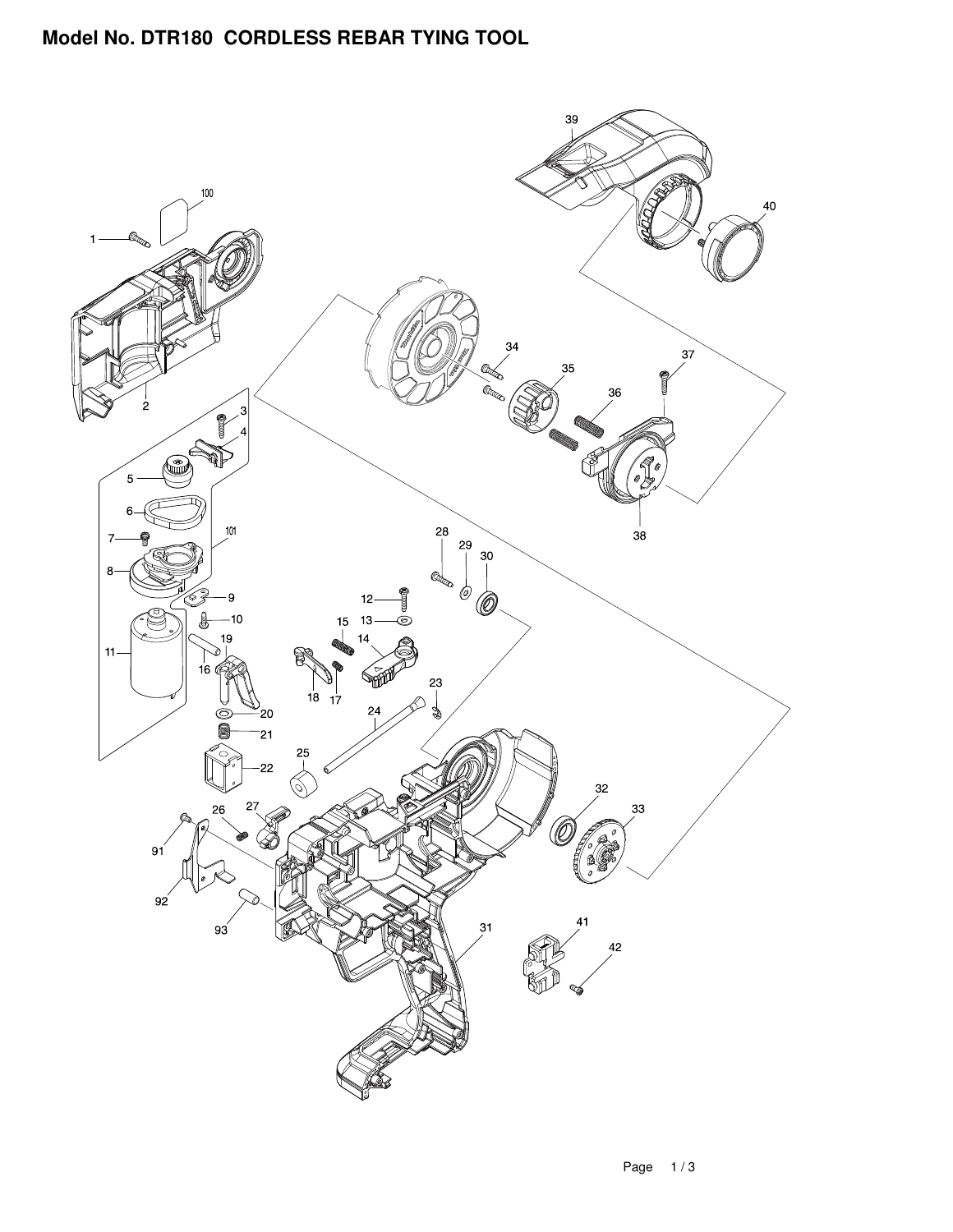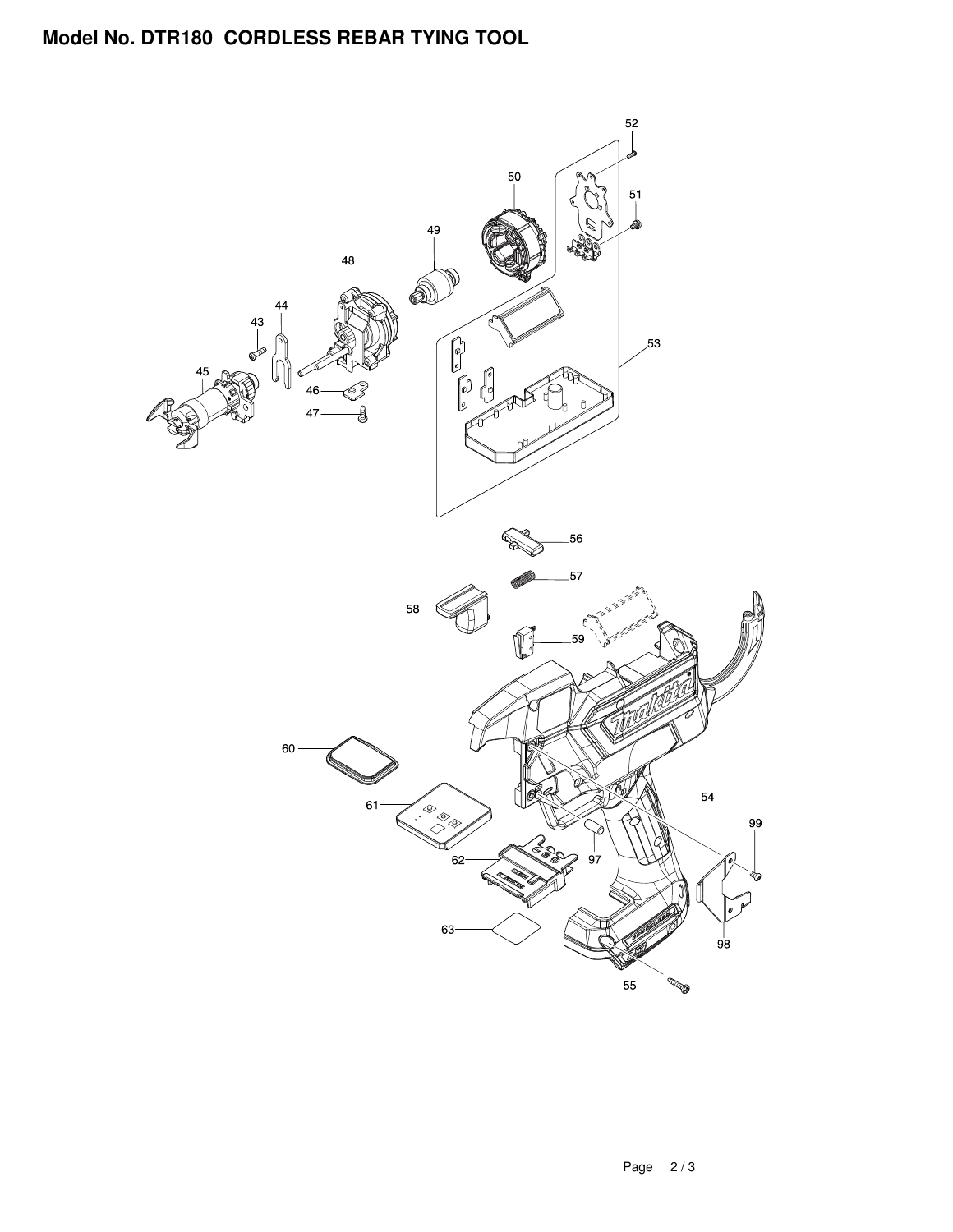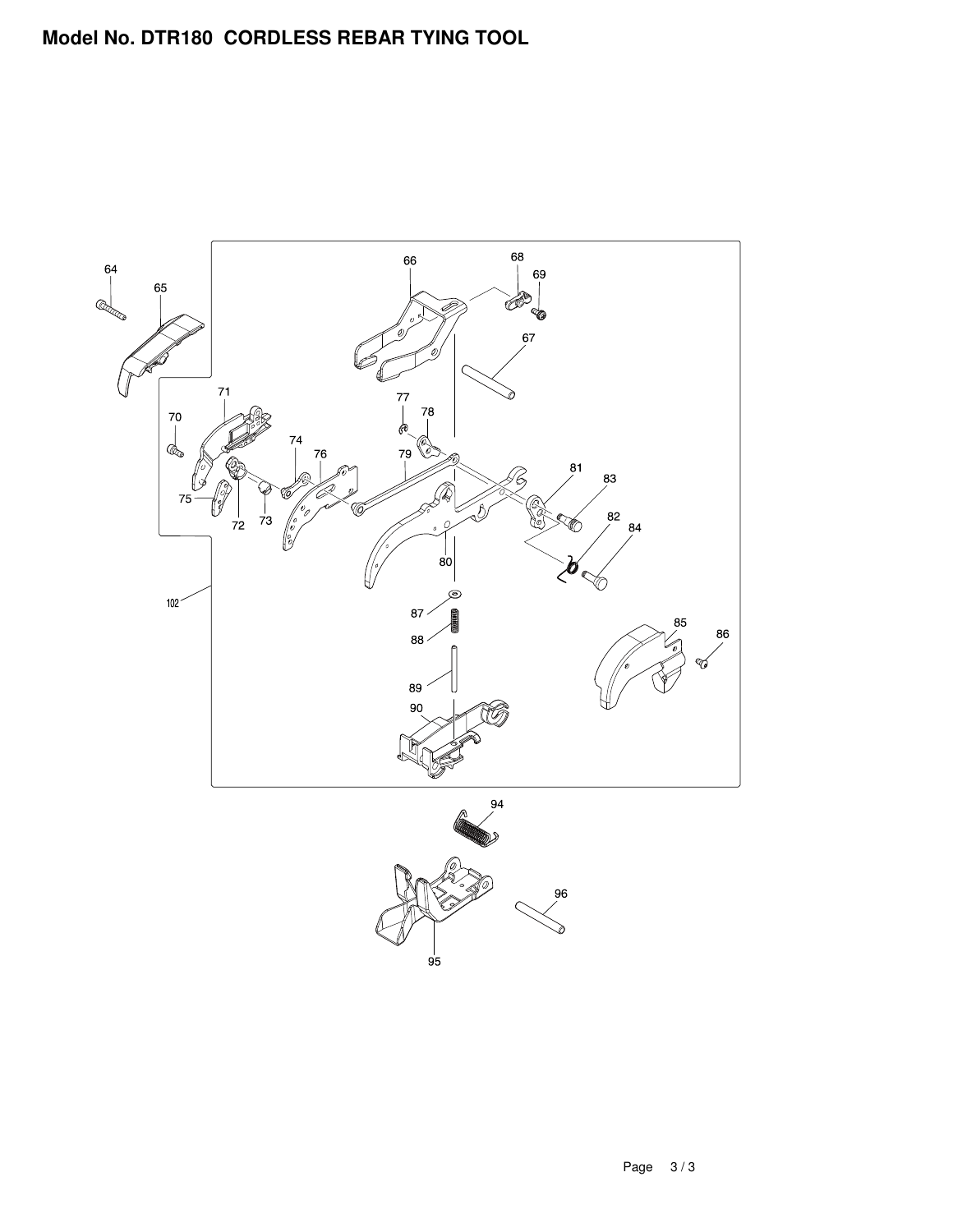| Item            | Parts No. | Description                   | I/C | QTY            | N/O      | Opt. 1   | Opt. 2 | <b>NOTE</b> |
|-----------------|-----------|-------------------------------|-----|----------------|----------|----------|--------|-------------|
| 001             | 266130-9  | TAPPING SCREW BIND PT 3X16    |     | $\overline{4}$ |          | 73181500 |        |             |
| 002             | 140B66-1  | <b>HOUSING COVER COMPLETE</b> |     | 1              | $\star$  | 84679900 |        |             |
| C10             | 817A35-8  | <b>INDICATION LABEL A</b>     |     | 1              | $^\star$ |          |        |             |
| C <sub>20</sub> | 817A42-1  | <b>CAUTION LABEL A</b>        |     | 1              | $\star$  |          |        |             |
| C <sub>30</sub> | 817A44-7  | <b>CAUTION LABEL B</b>        |     | $\mathbf{1}$   | $\star$  |          |        |             |
| $002 - 1$       | 140J78-2  | HOUSING COVER COMPLETE        | S   | 1              |          | 84679900 |        |             |
| C <sub>10</sub> | 817A35-8  | <b>INDICATION LABEL A</b>     |     | 1              |          |          |        |             |
| C <sub>20</sub> | 817A42-1  | CAUTION LABEL A               |     | 1              |          |          |        |             |
| C30             | 817A44-7  | <b>CAUTION LABEL B</b>        |     | 1              |          |          |        |             |
| 003             | 266130-9  | TAPPING SCREW BIND PT 3X16    |     | 1              |          | 73181500 |        |             |
| 004             | 310864-7  | WIRE GUIDE A                  |     | 1              |          | 84679900 |        |             |
| 005             | 135968-2  | SPUR GEAR 30A ASSEMBLY        |     | 1              |          | 84679900 |        |             |
| 006             | 422247-0  | <b>SPONGE SHEET A</b>         |     | 1              |          | 40169390 |        |             |
| 007             | 911008-8  | PAN HEAD SCREW M3X8           |     | 2              |          | 73181500 |        |             |
| 008             | 458222-0  | <b>MOTOR BASE</b>             |     | 1              |          | 84679900 |        |             |
| 009             | 620913-5  | <b>SENSOR CIRCUIT</b>         |     | 1              |          | 84679900 |        |             |
| 010             | 266007-8  | TAPPING SCREW BIND PT 3X10    |     | 1              |          | 73181500 |        |             |
| 011             | 629346-1  | DC MOTOR                      |     | 1              |          | 85011019 |        |             |
| 012             | 266130-9  | TAPPING SCREW BIND PT 3X16    |     | 1              |          | 73181500 |        |             |
| 013             | 941051-3  | FLAT WASHER 4                 |     | 1              |          | 73182200 |        |             |
| 014             | 135969-0  | RELEASE LEVER ASSY            |     | 1              |          | 84834000 |        |             |
| 015             | 232443-0  | COMPRESSION SPRING 3          |     | $\mathbf{1}$   |          | 73209090 |        |             |
| 016             | 256098-7  | PIN <sub>5</sub>              |     | 1              |          | 73182990 |        |             |
| 017             | 232442-2  | COMPRESSION SPRING 3          |     | 1              |          | 73209090 |        |             |
| 018             | 458223-8  | LOCK LEVER                    |     | 1              |          | 73182990 |        |             |
| 019             | 140A85-1  | <b>BRAKE ARM COMPLETE</b>     |     | 1              |          | 84679900 |        |             |
| 020             | 941152-7  | <b>FLAT WASHER 6</b>          |     | 1              |          | 73182200 |        |             |
| 021             | 232446-4  | <b>COMPRESSION SPRING 7</b>   |     | 1              |          | 73209090 |        |             |
| 022             | 679032-4  | <b>SOLENOID</b>               |     | 1              |          | 84818090 |        |             |
| 023             | 961011-9  | STOP RING E-4                 |     | 1              | $\star$  | 73182990 |        |             |
| 024             | 327112-7  | WIRE GUIDE PIPE               |     | 1              | $\star$  | 84679900 |        |             |
| $024-1$         | 140L14-0  | WIRE GUIDE PIPE COMPLETE      | S   | 1              |          |          |        |             |
| 025             | 422249-6  | <b>SPONGE SHEET B</b>         |     | 1              |          | 40169390 |        |             |
| 026             | 232442-2  | <b>COMPRESSION SPRING 3</b>   |     | 1              |          | 73209090 |        |             |
| 027             | 144901-3  | MAGNET ARM CCOMPLETE          |     | 1              |          | 84679900 |        |             |
| 028             | 266130-9  | TAPPING SCREW BIND PT 3X16    |     | 1              |          | 73181500 |        |             |
| 029             | 941051-3  | <b>FLAT WASHER 4</b>          |     | 1              |          | 73182200 |        |             |
| 030             | 211478-4  | <b>BALL BEARING 689</b>       |     | 1              |          | 84821090 |        |             |
| 031             | 183J56-9  | HOUSING SET                   |     | 1              |          | 84679900 |        |             |
| C10             | 263005-3  | RUBBER PIN 6                  |     | 2              |          | 40169390 |        |             |
| C <sub>20</sub> | 252126-6  | HEX. LOCKING NUT M4-7         |     | 2              |          | 73181500 |        |             |
| C <sub>30</sub> | 931002-4  | HEX. NUT M3                   |     | 2              |          | 73181600 |        |             |
| C40             | 817A46-3  | CAUTION LABEL C               |     | 1              |          |          |        |             |
| D <sub>10</sub> |           | <b>INC. 54</b>                |     |                |          |          |        |             |
| 032             | 211136-2  | BALL BEARING 6801LLB          |     | $\mathbf{1}$   |          | 84821090 |        |             |
| 033             | 144904-7  | MAGNET WHEEL COMPLETE         |     | 1              | $\star$  | 84679900 |        |             |
| 033-1           | 140H97-6  | MAGNET WHEEL COMPLETE         | S   | 1              |          |          |        |             |
| 034             | 266130-9  | TAPPING SCREW BIND PT 3X16    |     | 2              |          | 73181500 |        |             |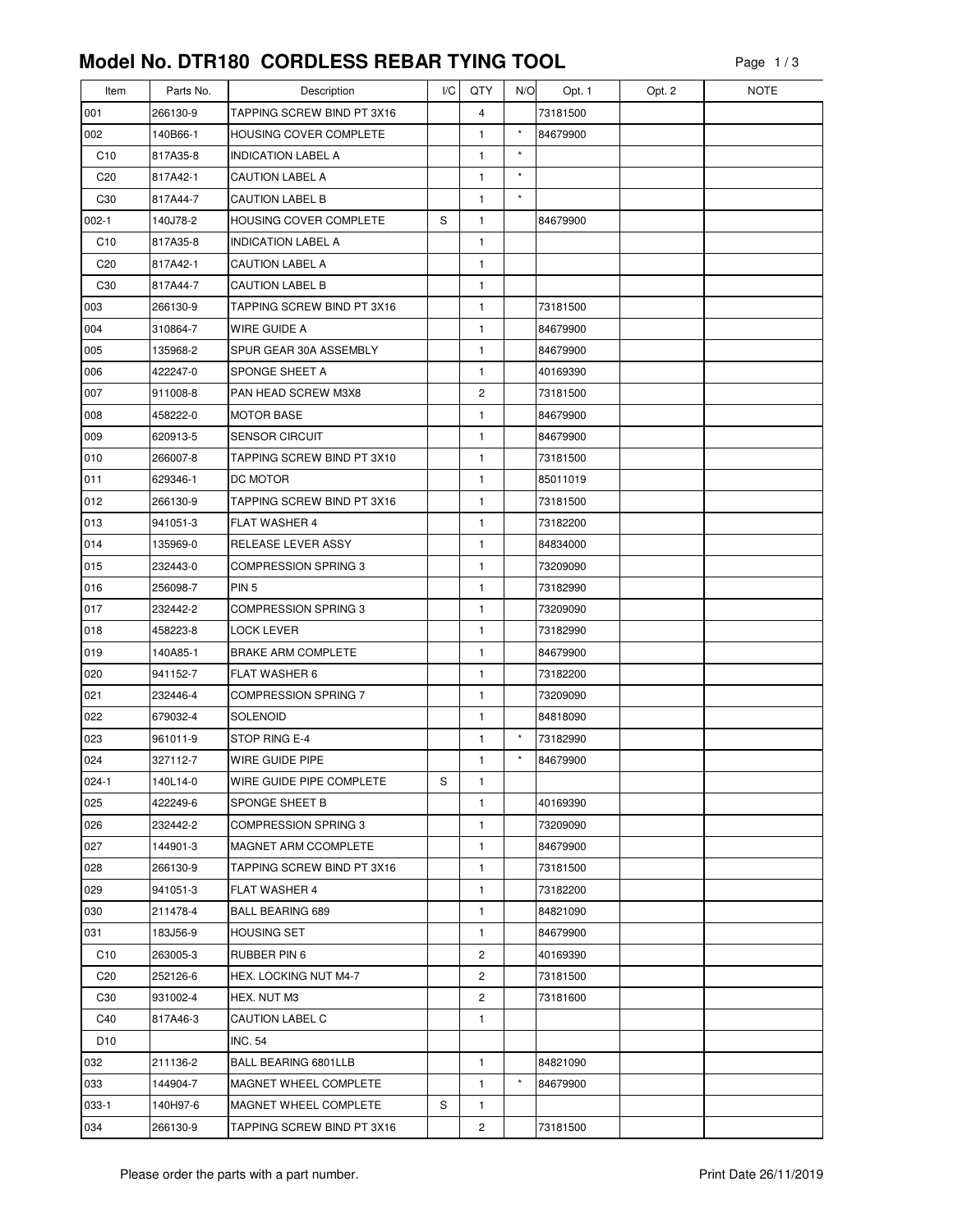| Item            | Parts No. | Description                 | I/C   | QTY            | N/O      | Opt. 1   | Opt. 2 | <b>NOTE</b> |
|-----------------|-----------|-----------------------------|-------|----------------|----------|----------|--------|-------------|
| 035             | 319665-0  | <b>REEL BEARING</b>         |       | 1              | $^\star$ | 84821090 |        |             |
| 035-1           | 319822-0  | <b>REEL BEARING</b>         | $\,<$ | 1              |          |          |        |             |
| 036             | 231294-8  | <b>COMPRESSION SPRING 6</b> |       | $\overline{c}$ |          | 73209090 |        |             |
| 037             | 266130-9  | TAPPING SCREW BIND PT 3X16  |       | 2              |          | 73181500 |        |             |
| 038             | 458225-4  | <b>REEL BASE</b>            |       | 1              |          | 73269099 |        |             |
| 039             | 458216-5  | REEL COVER                  |       | $\mathbf{1}$   |          | 73269099 |        |             |
| 040             | 458221-2  | <b>REEL BEARING CAM</b>     |       | 1              |          | 84821090 |        |             |
| 041             | 126743-7  | STOPPER ASSEMBLY            |       | 1              |          | 84679900 |        |             |
| 042             | 265199-0  | + PAN HEAD SCREW M3X8       |       | 2              |          | 73181500 |        |             |
| 043             | 911017-7  | PAN HEAD SCREW M3X12        |       | 1              |          | 73181500 |        |             |
| 044             | 310866-3  | <b>BEARING RTAINER</b>      |       | 1              |          | 73182990 |        |             |
| 045             | 140B72-6  | MAIN SLEEVE COMPLETE        |       | $\mathbf{1}$   | $\star$  |          |        |             |
| $045-1$         | 140J49-9  | MAIN SLEEVE COMPLETE        | $\,<$ | 1              |          | 73182990 |        |             |
| 046             | 620913-5  | <b>SENSOR CIRCUIT</b>       |       | 1              |          | 84679900 |        |             |
| 047             | 266007-8  | TAPPING SCREW BIND PT 3X10  |       | 1              |          | 73181500 |        |             |
| 048             | 126838-6  | <b>GEAR ASSEMBLY</b>        |       | 1              |          | 84834000 |        |             |
| 049             | 619520-9  | <b>ROTOR</b>                |       | 1              |          | 84679900 |        |             |
| 050             | 629343-7  | <b>STATOR</b>               |       | 1              |          | 84679900 |        |             |
| 051             | 652069-6  | FLAT HEAD SCREW M3X6        |       | 3              |          | 73181500 |        |             |
| 052             | 266490-9  | TAPPING SCREW PT 2X6        |       | 3              |          | 73181500 |        |             |
| 053             | 140B68-7  | MAIN CONTROLLER COMPLETE    |       | 1              |          | 84679900 |        |             |
| C <sub>10</sub> | 817A37-4  | <b>INDICATION LABEL B</b>   |       | 1              |          |          |        |             |
| 054             | 183J56-9  | <b>HOUSING SET</b>          |       | 1              |          | 84679900 |        |             |
| C10             | 263005-3  | RUBBER PIN 6                |       | 2              |          | 40169390 |        |             |
| C <sub>20</sub> | 252126-6  | HEX. LOCKING NUT M4-7       |       | 2              |          | 73181500 |        |             |
| C30             | 931002-4  | HEX. NUT M3                 |       | 2              |          | 73181600 |        |             |
| C40             | 817A46-3  | CAUTION LABEL C             |       | 1              |          |          |        |             |
| D <sub>10</sub> |           | <b>INC. 31</b>              |       |                |          |          |        |             |
| 055             | 266130-9  | TAPPING SCREW BIND PT 3X16  |       | 11             |          | 73181500 |        |             |
| 056             | 458219-9  | <b>TRIGGER LOCK</b>         |       | 1              |          | 73182990 |        |             |
| 057             | 234037-7  | <b>COMPRESSION SPRING 5</b> |       | 1              |          | 73209090 |        |             |
| 058             | 458220-4  | <b>TRIGGER</b>              |       | 1              |          | 73182990 |        |             |
| 059             | 632L94-5  | <b>SWITCH UNIT</b>          |       | 1              |          | 85365090 |        |             |
| 060             | 140B67-9  | SWITCH PLATE COMPLETE       |       | 1              |          | 85369090 |        |             |
| C10             | 817A39-0  | <b>INDICATION LABEL C</b>   |       | 1              |          | 39199090 |        |             |
| 061             | 620924-0  | <b>SWITCH CIRCUIT</b>       |       | 1              |          | 85369090 |        |             |
| 062             | 643860-3  | TERMINAL                    |       | 1              |          | 73182990 |        |             |
| 063             | 854L26-4  | DTR180 SERIAL NO. LABEL     |       | 1              |          |          |        |             |
| 064             | 265633-0  | HEX SOCKET HEAD BOLT M3X20  |       | 1              |          | 73181500 |        |             |
| 065             | 458217-3  | CONTACT PLATE COVER         |       | 1              |          | 73269099 |        |             |
| 066             | 347331-9  | <b>CONTACT PLATE</b>        |       | 1              |          | 73269099 |        |             |
| 067             | 256573-3  | PIN <sub>5</sub>            |       | 1              |          | 73182990 |        |             |
| 068             | 144903-9  | MAGNET BASE B COMPLETE      |       | 1              |          | 84679900 |        |             |
| 069             | 911008-8  | PAN HEAD SCREW M3X8         |       | 1              |          | 73181500 |        |             |
| 070             | 265634-8  | HEX SOCKET HEAD BOLT M3X8   |       | 1              |          | 73181500 |        |             |
| 071             | 140C95-0  | WIRE GUIDE B COMPLETE       |       | 1              |          | 84679900 |        |             |
| 072             | 310815-0  | <b>CUTTER B</b>             |       | 1              |          | 82089090 |        |             |
| 073             | 310814-2  | <b>CUTTER A</b>             |       | 1              |          | 82089090 |        |             |